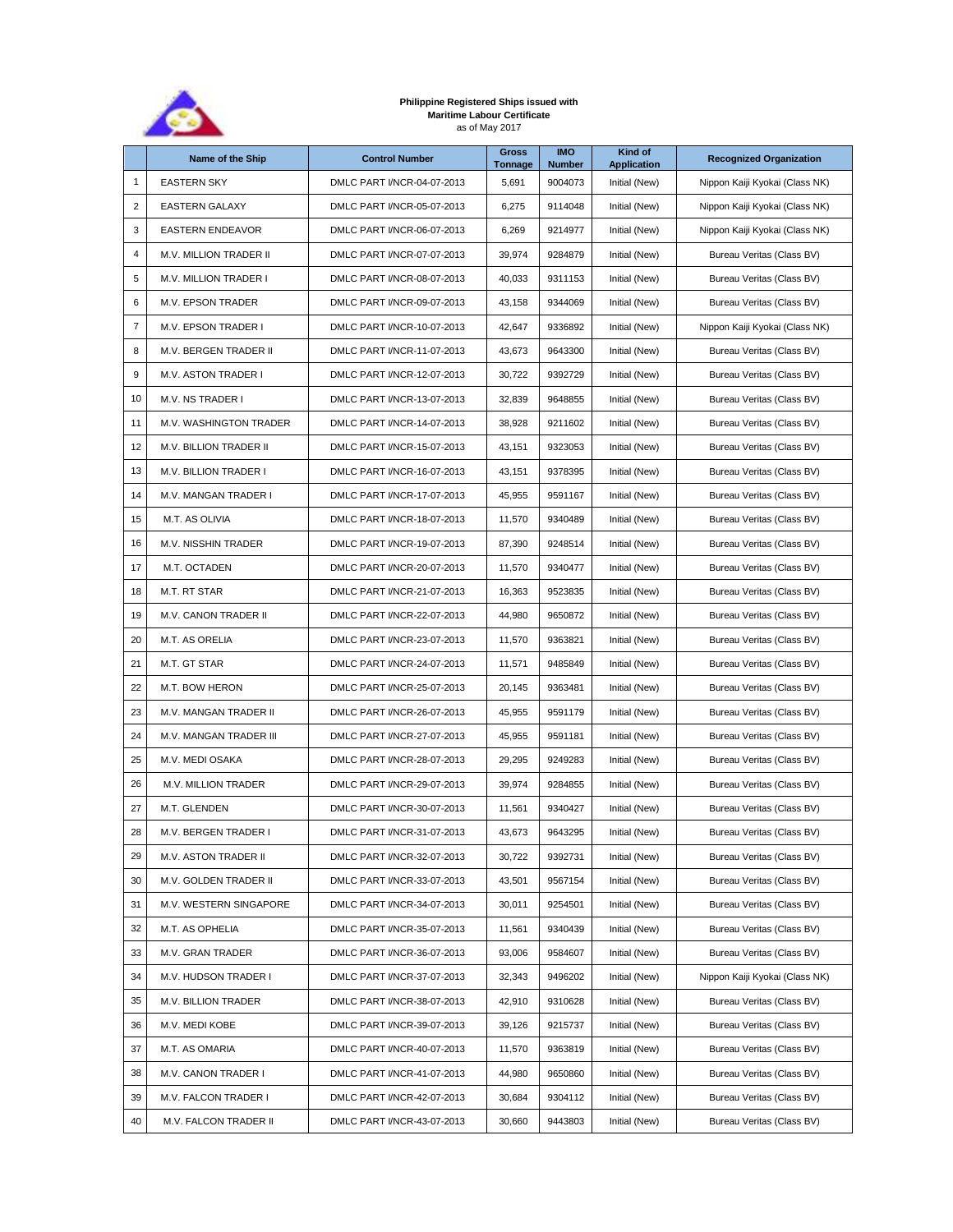| 41 | M.V. BERGEN TRADER        | DMLC PART I/NCR-44-07-2013 | 43,673 | 9584592 | Initial (New) | Bureau Veritas (Class BV)      |
|----|---------------------------|----------------------------|--------|---------|---------------|--------------------------------|
| 42 | M.V. GOLDEN TRADER I      | DMLC PART I/NCR-45-07-2013 | 43,501 | 9566851 | Initial (New) | Bureau Veritas (Class BV)      |
| 43 | M.T. BOW HECTOR           | DMLC PART I/NCR-46-07-2013 | 20,145 | 9363493 | Initial (New) | Bureau Veritas (Class BV)      |
| 44 | M.V. EPSON TRADER II      | DMLC PART I/NCR-47-07-2013 | 42,980 | 9523251 | Initial (New) | Bureau Veritas (Class BV)      |
| 45 | M.V. HUDSON TRADER II     | DMLC PART I/NCR-48-07-2013 | 32,343 | 9496214 | Initial (New) | Bureau Veritas (Class BV)      |
| 46 | <b>SUN ROAD</b>           | DMLC PART I/NCR-49-07-2013 | 53,359 | 9001332 | Initial (New) | Nippon Kaiji Kyokai (Class NK) |
| 47 | M.V. SUN ROUND            | DMLC PART I/NCR-50-07-2013 | 53,359 | 9002726 | Initial (New) | Nippon Kaiji Kyokai (Class NK) |
| 48 | AMBASSADOR BRIDGE         | DMLC PART I/NCR-51-07-2013 | 40,839 | 9409027 | Initial (New) | Nippon Kaiji Kyokai (Class NK) |
| 49 | <b>ASIA BRIDGE</b>        | DMLC PART I/NCR-54-07-2013 | 6,788  | 8916580 | Initial (New) | Nippon Kaiji Kyokai (Class NK) |
| 50 | <b>ASIAN JEWEL</b>        | DMLC PART I/NCR-55-07-2013 | 8,706  | 9424821 | Initial (New) | Nippon Kaiji Kyokai (Class NK) |
| 51 | <b>FAREAST EXPRESS</b>    | DMLC PART I/NCR-56-07-2013 | 6,788  | 9015278 | Initial (New) | Nippon Kaiji Kyokai (Class NK) |
| 52 | ORIENTAL PRIDE            | DMLC PART I/NCR-57-07-2013 | 4,887  | 9014482 | Initial (New) | Nippon Kaiji Kyokai (Class NK) |
| 53 | PACIFIC JOY               | DMLC PART I/NCR-58-07-2013 | 8,706  | 9496408 | Initial (New) | Nippon Kaiji Kyokai (Class NK) |
| 54 | <b>WESTWIND GRACE</b>     | DMLC PART I/NCR-59-07-2013 | 7,463  | 9160384 | Initial (New) | Nippon Kaiji Kyokai (Class NK) |
| 55 | <b>DAGAT</b>              | DMLC PART I/NCR-60-07-2013 | 8,715  | 9589126 | Initial (New) | Nippon Kaiji Kyokai (Class NK) |
| 56 | HIMALA                    | DMLC PART I/NCR-61-07-2013 | 9,731  | 9543964 | Initial (New) | Nippon Kaiji Kyokai (Class NK) |
| 57 | <b>ISTORYA</b>            | DMLC PART I/NCR-62-07-2013 | 9,731  | 9543988 | Initial (New) | Nippon Kaiji Kyokai (Class NK) |
| 58 | <b>BAYANI</b>             | DMLC PART I/NCR-63-07-2013 | 9,593  | 9439436 | Initial (New) | Nippon Kaiji Kyokai (Class NK) |
| 59 | <b>ALAHAS</b>             | DMLC PART I/NCR-64-07-2013 | 8,615  | 9519597 | Initial (New) | Nippon Kaiji Kyokai (Class NK) |
| 60 | <b>ENGKANTO</b>           | DMLC PART I/NCR-65-07-2013 | 9,595  | 9567336 | Initial (New) | Nippon Kaiji Kyokai (Class NK) |
| 61 | <b>GINTO</b>              | DMLC PART I/NCR-66-07-2013 | 9,731  | 9543940 | Initial (New) | Nippon Kaiji Kyokai (Class NK) |
| 62 | CALMY CORAL               | DMLC PART I/NCR-68-07-2014 | 9,910  | 9334985 | Initial (New) | Nippon Kaiji Kyokai (Class NK) |
| 63 | <b>EMERALD CORAL</b>      | DMLC PART I/NCR-69-07-2013 | 9,910  | 9334997 | Initial (New) | Nippon Kaiji Kyokai (Class NK) |
| 64 | MV SYCAMORE GLOBAL I      | DMLC PART I/NCR-70-07-2013 | 11,193 | 9123130 | Initial (New) | Det Norske Veritas -GL         |
| 65 | MV CHUETSU SPIRIT         | DMLC PART I/NCR-72-07-2013 | 39,895 | 9344057 | Initial (New) | Nippon Kaiji Kyokai (Class NK) |
| 66 | MV UNIVERSAL GREEN        | DMLC PART I/NCR-73-07-2014 | 46,515 | 9238583 | Initial (New) | Nippon Kaiji Kyokai (Class NK) |
| 67 | MV SIOUX MAIDEN           | DMLC PART I/NCR-74-07-2013 | 23,270 | 8901133 | Initial (New) | Det Norske Veritas -GL         |
| 68 | MV NANTICOKE BELLE        | DMLC PART I/NCR-75-07-2014 | 17,590 | 8820717 | Initial (New) | Det Norske Veritas -GL         |
| 69 | MV ROCKAWAY BELLE         | DMLC PART I/NCR-76-07-2013 | 23,536 | 8309347 | Initial (New) | Det Norske Veritas -GL         |
| 70 | MV TUSCARORA BELLE        | DMLC PART I/NCR-77-07-2013 | 24,643 | 8307600 | Initial (New) | Det Norske Veritas - GL        |
| 71 | MIMOSA DREAM              | DMLC PART I/NCR-78-07-2014 | 40,169 | 9140566 | Initial (New) | Nippon Kaiji Kyokai (Class NK) |
| 72 | PRINCESA MAGANDA          | DMLC PART I/NCR-80-07-2013 | 17,019 | 9605059 | Initial (New) | Nippon Kaiji Kyokai (Class NK) |
| 73 | MT TRABAJADOR-1           | DMLC PART I/NCR-81-07-2013 | 14,490 | 7817945 | Initial (New) | Nippon Kaiji Kyokai (Class NK) |
| 74 | MV TUPI MAIDEN            | DMLC PART I/NCR-82-07-2013 | 22,147 | 9038701 | Initial (New) | Det Norske Veritas - GL        |
| 75 | MV CHEROKEE PRINCESS      | DMLC PART I/NCR-83-07-2013 | 14,348 | 8306890 | Initial (New) | Det Norske Veritas - GL        |
| 76 | MV ALABAMA BELLE          | DMLC PART I/NCR-84-07-2013 | 24,621 | 8412144 | Initial (New) | Det Norske Veritas - GL        |
| 77 | MV KICKAPOO BELLE         | DMLC PART I/NCR-85-07-2013 | 14,499 | 8613061 | Initial (New) | Det Norske Veritas -GL         |
| 78 | MV MAORI MAIDEN           | DMLC PART I/NCR-86-07-2013 | 22,208 | 8312746 | Initial (New) | Det Norske Veritas - GL        |
| 79 | MV WICHITA BELLE          | DMLC PART I/NCR-87-07-2013 | 17,590 | 9002166 | Initial (New) | Det Norske Veritas - GL        |
| 80 | MV SEMINOLE PRINCESS      | DMLC PART I/NCR-88-07-2013 | 19,357 | 9164160 | Initial (New) | Det Norske Veritas -GL         |
| 81 | MV LAGUNA BELLE           | DMLC PART I/NCR-89-07-2013 | 19,357 | 9117612 | Initial (New) | Det Norske Veritas - GL        |
| 82 | <b>MV YAKIMA PRINCESS</b> | DMLC PART I/NCR-90-07-2013 | 23,515 | 8915225 | Initial (New) | Det Norske Veritas - GL        |
| 83 | <b>MV INCA MAIDEN</b>     | DMLC PART I/NCR-91-07-2013 | 22,531 | 8520575 | Initial (New) | Det Norske Veritas -GL         |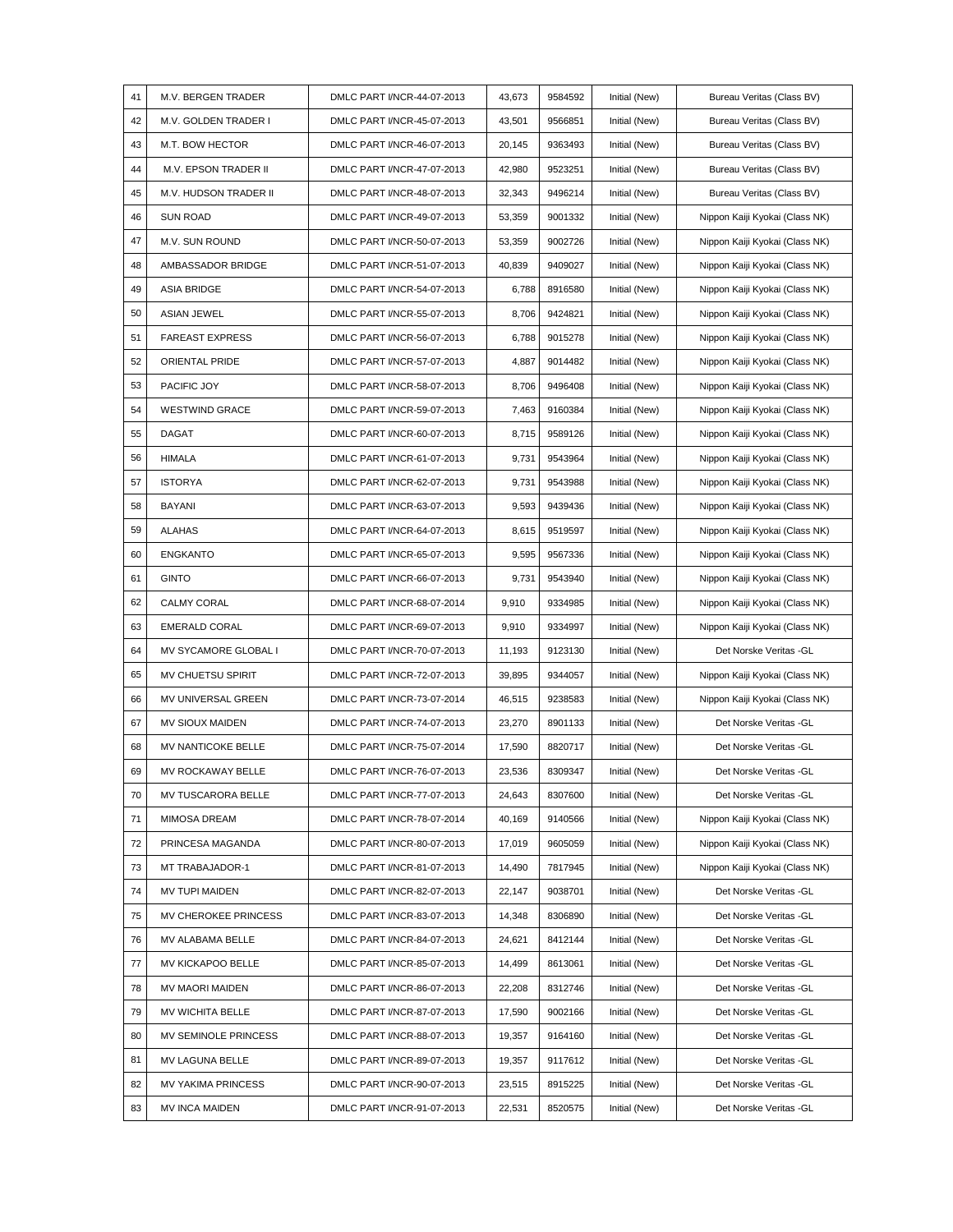| 84  | MV CHESAPEAKE BELLE       | DMLC PART I/NCR-92-07-2013  | 24,643 | 8307612 | Initial (New) | Det Norske Veritas -GL            |
|-----|---------------------------|-----------------------------|--------|---------|---------------|-----------------------------------|
| 85  | <b>LUMINOUS ACE</b>       | DMLC PART I/NCR-94-07-2013  | 45,796 | 9110107 | Initial (New) | Nippon Kaiji Kyokai (Class NK)    |
| 86  | <b>CHIPHOP</b>            | DMLC PART I/NCR-95-07-2013  | 39,695 | 9128829 | Initial (New) | Nippon Kaiji Kyokai (Class NK)    |
| 87  | MV SIR WALTER             | DMLC PART I/NCR-96-07-2013  | 11,193 | 9109550 | Initial (New) | Nippon Kaiji Kyokai (Class NK)    |
| 88  | MV EVITA-K                | DMLC PART I/NCR-97-07-2013  | 11,176 | 9109524 | Initial (New) | Nippon Kaiji Kyokai (Class NK)    |
| 89  | <b>MV LALINDE</b>         | DMLC PART I/NCR-98-07-2013  | 11,697 | 9354040 | Initial (New) | Nippon Kaiji Kyokai (Class NK)    |
| 90  | MV BAVARIAN TRADER        | DMLC PART I/NCR-99-07-2013  | 15,500 | 9113381 | Initial (New) | Nippon Kaiji Kyokai (Class NK)    |
| 91  | MV SIR HENRY              | DMLC PART I/NCR-100-07-2013 | 11,194 | 9151383 | Initial (New) | Nippon Kaiji Kyokai (Class NK)    |
| 92  | <b>MV KINATSI</b>         | DMLC PART I/NCR-101-07-2013 | 11,697 | 9354052 | Initial (New) | Nippon Kaiji Kyokai (Class NK)    |
| 93  | C/S VEGA                  | DMLC PART I/NCR-102-08-2013 | 1,706  | 8223672 | Initial (New) | Nippon Kaiji Kyokai (Class NK)    |
| 94  | <b>MV MEERKAT</b>         | DMLC PART I/NCR-103-08-2013 | 4,560  | 9159373 | Initial (New) | Nippon Kaiji Kyokai (Class NK)    |
| 95  | <b>MV BADGER II</b>       | DMLC PART I/NCR-104-08-2013 | 4,560  | 9159385 | Initial (New) | Nippon Kaiji Kyokai (Class NK)    |
| 96  | <b>MV MANGIUM</b>         | DMLC PART I/NCR-105-08-2013 | 4,560  | 9181833 | Initial (New) | Nippon Kaiji Kyokai (Class NK)    |
| 97  | <b>MV FOXHOUND</b>        | DMLC PART I/NCR-106-08-2013 | 4,593  | 9205548 | Initial (New) | Nippon Kaiji Kyokai (Class NK)    |
| 98  | <b>CHELSEA CHERYLYN</b>   | DMLC PART I/NCR-108-08-2013 | 4,126  | 9540924 | Initial (New) | American Bureau of Shipping (ABS) |
| 99  | MV SHORTHORN EXPRESS      | DMLC PART I/NCR-109-07-2013 | 6,872  | 9167318 | Initial (New) | Bureau Veritas (Class BV)         |
| 100 | <b>MV SAHIWAL EXPRESS</b> | DMLC PART I/NCR-110-07-2013 | 2,725  | 8813037 | Initial (New) | Bureau Veritas (Class BV)         |
| 101 | <b>MURRAY EXPRESS</b>     | DMLC PART I/NCR-111-07-2013 | 1,762  | 9103960 | Initial (New) | Bureau Veritas (Class BV)         |
| 102 | ASIAN DYNASTY             | DMLC PART I/NCR-112-07-2013 | 55,719 | 9203588 | Initial (New) | American Bureau of Shipping (ABS) |
| 103 | <b>BRAHMAN EXPRESS</b>    | DMLC PART I/NCR-113-07-2013 | 7,727  | 9238416 | Initial (New) | Bureau Veritas (Class BV)         |
| 104 | <b>SEBRING EXPRESS</b>    | DMLC PART I/NCR-114-07-2013 | 43,810 | 9434321 | Initial (New) | American Bureau of Shipping (ABS) |
| 105 | <b>BISON EXPRESS</b>      | DMLC PART I/NCR-115-07-2013 | 6,442  | 9115949 | Initial (New) | Bureau Veritas (Class BV)         |
| 106 | SEPANG EXPRESS            | DMLC PART I/NCR-116-07-2013 | 43,810 | 9448061 | Initial (New) | American Bureau of Shipping (ABS) |
| 107 | <b>SUZUKA EXPRESS</b>     | DMLC PART I/NCR-117-07-2013 | 43,810 | 9448073 | Initial (New) | American Bureau of Shipping (ABS) |
| 108 | <b>DEVON EXPRESS</b>      | DMLC PART I/NCR-118-07-2013 | 6,171  | 9142590 | Initial (New) | Bureau Veritas (Class BV)         |
| 109 | SILVERSTONE EXPRESS       | DMLC PART I/NCR-119-07-2013 | 43,810 | 9434319 | Initial (New) | American Bureau of Shipping (ABS) |
| 110 | <b>MCC SANDIWA</b>        | DMLC PART I/NCR-120-07-2013 | 9,957  | 9405112 | Initial (New) | Bureau Veritas (Class BV)         |
| 111 | <b>LINCOLN EXPRESS</b>    | DMLC PART I/NCR-121-07-2013 | 3,183  | 8616611 | Initial (New) | Bureau Veritas (Class BV)         |
| 112 | ANGUS EXPRESS             | DMLC PART I/NCR-122-07-2013 | 4,752  | 9167057 | Initial (New) | Bureau Veritas (Class BV)         |
| 113 | <b>LPG LAURA</b>          | DMLC PART I/NCR-123-10-2013 | 4,045  | 9238959 | Initial (New) | Det Norske Veritas - GL           |
| 114 | <b>WESTERN SEATTLE</b>    | DMLC PART I/NCR-124-01-2014 | 32,350 | 9660619 | Initial (New) | Bureau Veritas (Class BV)         |
| 115 | <b>WESTERN HONOLULU</b>   | DMLC PART I/NCR-127-03-2014 | 32,350 | 9660621 | Initial (New) | Bureau Veritas (Class BV)         |
| 116 | MV WESTERN SANTOS         | DMLC PART I/NCR-128-03-2014 | 36,278 | 9707417 | Interim       | Bureau Veritas (Class BV)         |
| 117 | NY TRADER I               | DMLC PART I/NCR-129-03-2014 | 23,263 | 9691498 | Initial (New) | Bureau Veritas (Class BV)         |
| 118 | MV HANTON TRADER I        | DMLC PART I/NCR-130-05-2014 | 36,278 | 9691412 | Interim       | Bureau Veritas (Class BV)         |
| 119 | <b>THORCO LINEAGE</b>     | DMLC PART I/NCR-131-05-2014 | 13,110 | 9673197 | Interim       | Nippon Kaiji Kyokai (Class NK)    |
| 120 | MV WESTWIND BLISS         | DMLC PART I/NCR-132-05-2014 | 7,727  | 9472672 | Interim       | Nippon Kaiji Kyokai (Class NK)    |
| 121 | V ARCTIC TERN             | DMLC PART I/NCR-133-05-2014 | 30,256 | 9226750 | Initial (New) | Lloyd Register                    |
| 122 | V AVOCET                  | DMLC PART I/NCR-134-05-2014 | 30,256 | 9222223 | Initial (New) | <b>Lloyd Register</b>             |
| 123 | V GANNET                  | DMLC PART I/NCR-135-05-2014 | 30,256 | 9222211 | Initial (New) | Lloyd Register                    |
| 124 | <b>V GREEN HERON</b>      | DMLC PART I/NCR-136-05-2014 | 30,256 | 9226748 | Initial (New) | <b>Lloyd Register</b>             |
| 125 | V RED KNOT                | DMLC PART I/NCR-137-05-2014 | 19,887 | 926286  | Initial (New) | <b>Lloyd Register</b>             |
| 126 | V SANDERLING              | DMLC PART I/NCR-138-06-2014 | 27,989 | 9266176 | Initial (New) | <b>Lloyd Register</b>             |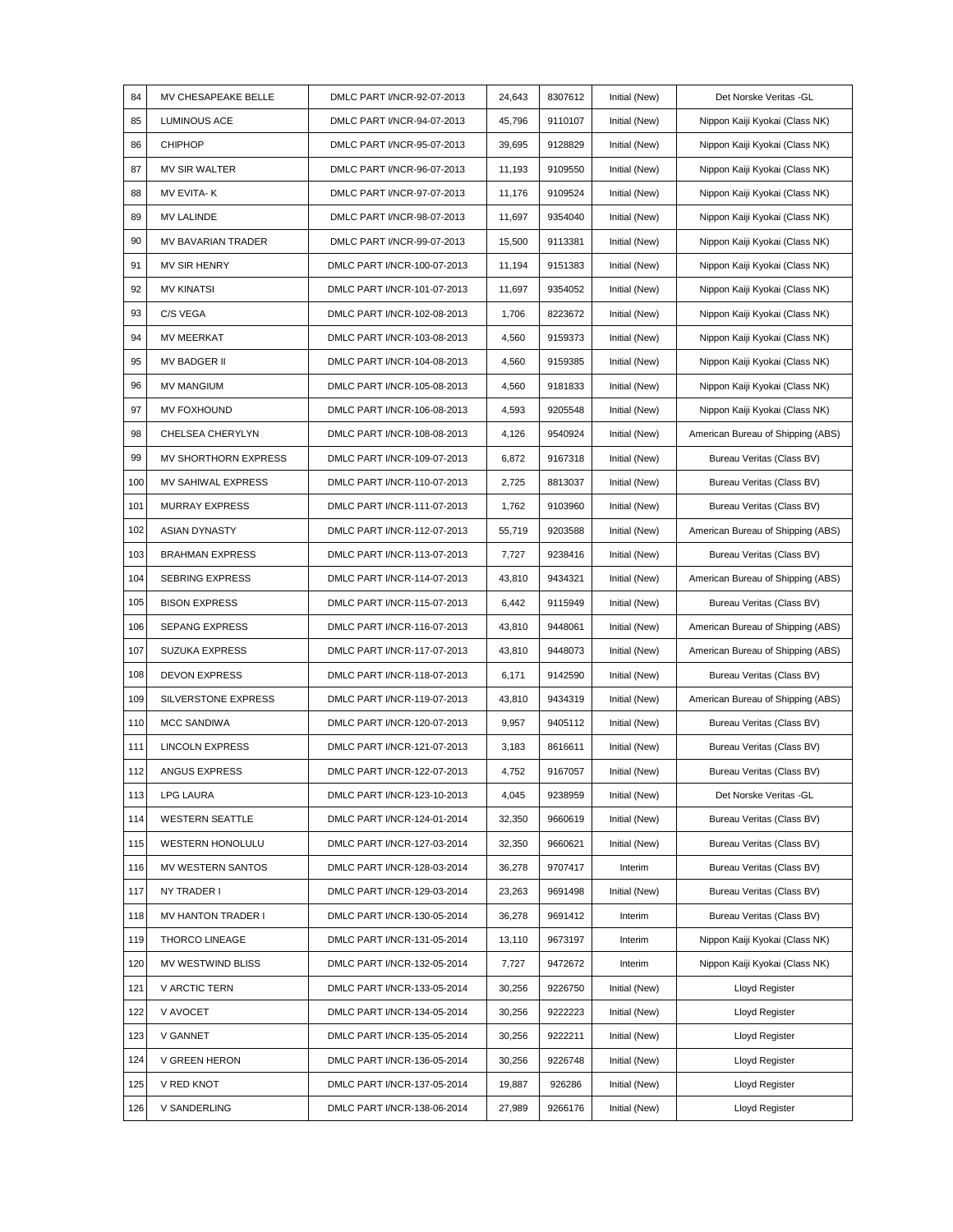| 127 | MV HANTON TRADER II                        | DMLC PART I/NCR-139-07-2014 | 36,278  | 9691424 | Interim       | Bureau Veritas (Class BV)      |
|-----|--------------------------------------------|-----------------------------|---------|---------|---------------|--------------------------------|
| 128 | MV NY TRADER II                            | DMLC PART I/NCR-140-07-2014 | 22,856  | 9623051 | Interim       | Bureau Veritas (Class BV)      |
| 129 | <b>THORCO LUNA</b>                         | DMLC PART I/NCR-141-08-2014 | 13,110  | 9699957 | Interim       | Nippon Kaiji Kyokai (Class NK) |
| 130 | MV HANTON TRADER III                       | DMLC PART I/NCR-143-10-2014 | 36,278  | 9691436 | Interim       | Bureau Veritas (Class BV)      |
| 131 | <b>WESTERN LONDON</b>                      | DMLC PART I/NCR-145-11-2014 | 24,868  | 9700005 | Initial (New) | Bureau Veritas (Class BV)      |
| 132 | <b>NICOLINA</b>                            | DMLC PART I/NCR-146-11-2014 | 15,349  | 9167631 | Initial (New) | Bureau Veritas (Class BV)      |
| 133 | CHELSEA DONATELA*                          | DMLC PART I/NCR-148-11-2014 | 9,366   | 9430727 | Initial (New) | Bureau Veritas (Class BV)      |
| 134 | CHELSEA THELMA*                            | DMLC PART I/NCR-149-11-2014 | 9,366   | 9430715 | Initial (New) | Bureau Veritas (Class BV)      |
| 135 | ANNELISA                                   | DMLC PART I/NCR-150-11-2014 | 11,767  | 9385221 | Initial (New) | Registro Italiano Navale       |
| 136 | <b>MT GION TRADER</b>                      | DMLC PART I/NCR-151-12-2014 | 11,729  | 9724037 | Interim       | Bureau Veritas (Class BV)      |
| 137 | MV WESTERN PANAMA                          | DMLC PART I/NCR-152-12-2014 | 24,868  | 9700017 | Interim       | Bureau Veritas (Class BV)      |
| 138 | LAKAS                                      | DMLC PART I/NCR-153-02-2015 | 9,926   | 9726736 | Initial (New) | Nippon Kaiji Kyokai (Class NK) |
| 139 | MV WESTERN LIMA                            | DMLC PART I/NCR-154-02-2015 | 24,868  | 9700029 | Interim       | Bureau Veritas (Class BV)      |
| 140 | MV IVS AUGUSTA                             | DMLC PART I/NCR-155-02-2015 | 32,399  | 9708904 | Interim       | Bureau Veritas (Class BV)      |
| 141 | MT HORIN TRADER                            | DMLC PART I/NCR-156-04-2015 | 11,729  | 9724051 | Interim       | Bureau Veritas (Class BV)      |
| 142 | THORCO LANNER                              | DMLC PART I/NCR-157-04-2015 | 13,110  | 9742390 | Initial (New) | Nippon Kaiji Kyokai (Class NK) |
| 143 | <b>EASTERN CONFIDENCE</b>                  | DMLC PART I/NCR-158-04-2015 | 17,018  | 9470789 | Initial (New) | Nippon Kaiji Kyokai (Class NK) |
| 144 | MV IVS PINEHURST                           | DMLC PART I/NCR-159-04-2015 | 32,399  | 9708916 | Interim       | Bureau Veritas (Class BV)      |
| 145 | MV WESTERN DURBAN                          | DMLC PART I/NCR-160-04-2015 | 24,868  | 9700031 | Interim       | Bureau Veritas (Class BV)      |
| 146 | MV WESTERN BALTIC                          | DMLC PART I/NCR-163-05-2015 | 25,442  | 9703411 | Interim       | Bureau Veritas (Class BV)      |
| 147 | <b>MV TRUSTN TRADER I</b>                  | DMLC PART I/NCR-164-05-2015 | 43,844  | 9652571 | Interim       | Bureau Veritas (Class BV)      |
| 148 | <b>MV TRUSTN TRADER II</b>                 | DMLC PART I/NCR-165-05-2015 | 43,692  | 9652583 | Interim       | Bureau Veritas (Class BV)      |
| 149 | MV WESTERN MIAMI                           | DMLC PART I/NCR-166-05-2015 | 24,868  | 9743215 | Interim       | Bureau Veritas (Class BV)      |
| 150 | <b>KAPETAN TRADER I</b>                    | DMLC PART I/NCR-167-05-2015 | 44,980  | 9615377 | Initial (New) | Bureau Veritas (Class BV)      |
| 151 | <b>KAISA</b>                               | DMLC PART I/NCR-168-06-2015 | 9,588   | 9543914 | Initial (New) | Nippon Kaiji Kyokai (Class NK) |
| 152 | <b>MV ALBATROSS TRADER</b>                 | DMLC PART I/NCR-169-07-2015 | 11,729  | 9724063 | Interim       | Bureau Veritas (Class BV)      |
| 153 | MT CHELSEA DENISE II                       | DMLC PART I/NCR-171-09-2015 | 2,990   | 9661845 | Initial (New) | Bureau Veritas (Class BV)      |
| 154 | <b>MV WESTERN PARIS</b>                    | DMLC PART I/NCR-172-09-2015 | 25,442  | 9703423 | Interim       | Bureau Veritas (Class BV)      |
| 155 | ACX CRYSTAL*                               | DMLC PART I/NCR-175-11-2015 | 29,060* | 9360611 | Initial (New) | Nippon Kaiji Kyokai (Class NK) |
| 156 | SIDER VIVARA                               | DMLC PART I/NCR-176-11-2015 | 5,566   | 9629847 | Initial (New) | RINA Services S.p.A.           |
| 157 | MV PRINSESA SIRENA                         | DMLC PART I/NCR-03-03-2016  | 17,019  | 9574195 | Initial (New) | Nippon Kaiji Kyokai (Class NK) |
| 158 | MV WONDERFUL GRACE                         | DMLC PART I/NCR-06-05-2016  | 8,255   | 9766803 | Interim       | Nippon Kaiji Kyokai (Class NK) |
| 159 | MV YANG A                                  | DMLC PART I/NCR-08-05-2016  | 10,055  | 9540326 | Initial (New) | Bureau Veritas (Class BV)      |
| 160 | M/T IPSILANTIS (TBR: CHELSEA<br>ENDURANCE) | DMLC PART I/NCR-09-06-2016  | 2,547   | 9367229 | Initial (New) | Bureau Veritas (Class BV)      |
| 161 | MV NORTHERN CONFIDENCE                     | DMLC PART I/NCR-10-06-2016  | 21,550  | 9713210 | Initial (New) | Nippon Kaiji Kyokai (Class NK) |
| 162 | MV HANTON TRADER VI                        | DMLC PART I/NCR-174-10-2015 | 43,968  | 9756901 | Interim       | Bureau Veritas (Class BV)      |
| 163 | MT HALCON TRADER                           | DMLC PART I/NCR-177-11-2015 | 13,061  | 9742053 | Interim       | Bureau Veritas (Class BV)      |
| 164 | <b>WESTERN MONACO</b>                      | DMLC PART I/NCR-179-12-2015 | 43,968  | 9717345 | Interim       | Bureau Veritas (Class BV)      |
| 165 | <b>BIRDIE TRADER</b>                       | DMLC PART I/NCR-180-12-2015 | 11,729  | 9724099 | Interim       | Bureau Veritas (Class BV)      |
| 166 | MV BERGE BANDAI                            | DMLC PART I/NCR-01-01-2016  | 24,872  | 9747235 | Interim       | Bureau Veritas (Class BV)      |
| 167 | MV HAMBURG PEARL                           | DMLC PART I/NCR-04-03-2016  | 24,872  | 9747247 | Interim       | Bureau Veritas (Class BV)      |
| 168 | MV HAMBURG WAY                             | DMLC PART I/NCR-05-04-2016  | 24,872  | 9743227 | Interim       | Bureau Veritas (Class BV)      |
| 169 | MV HANTON TRADER V                         | DMLC PART I/NCR-173-10-2015 | 43,968  | 9717333 | Interim       | Bureau Veritas (Class BV)      |